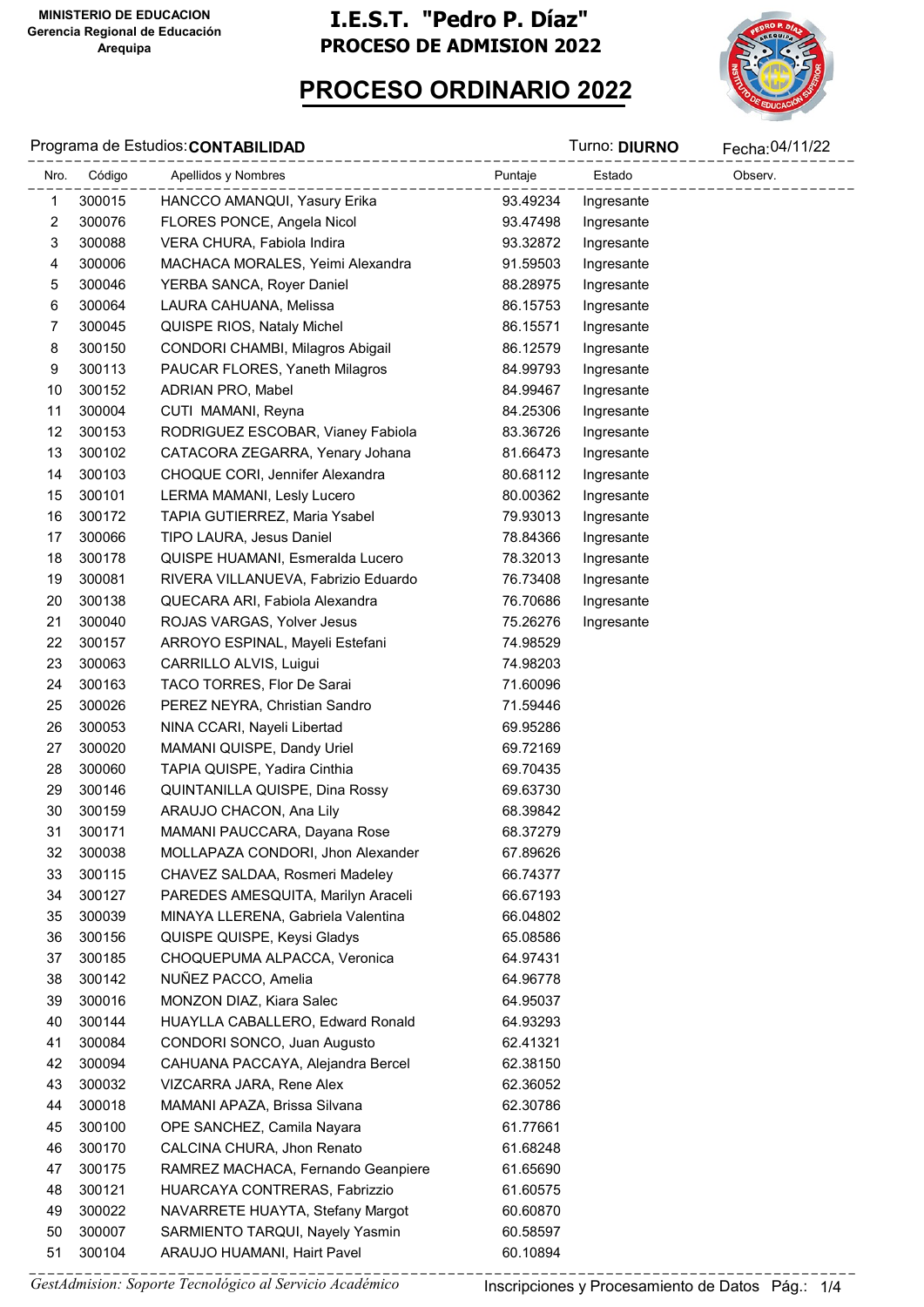



#### Programa de Estudios: CONTABILIDAD **CONTABILIDAD** Turno: DIURNO

|      | Programa de Estudios: CONTABILIDAD |                                          |          | Turno: <b>DIURNO</b> | Fecha: 04/11/22 |
|------|------------------------------------|------------------------------------------|----------|----------------------|-----------------|
| Nro. | Código                             | Apellidos y Nombres                      | Puntaje  | Estado               | Observ.         |
| 52   | 300151                             | VALERIANO OCHOA, Ramiro Raymundo         | 60.09968 |                      |                 |
| 53   | 300079                             | DAVILA CORIMANYA, Collins                | 60.05345 |                      |                 |
| 54   | 300114                             | CHIPANI RABELO, Alejandrina              | 60.00719 |                      |                 |
| 55   | 300187                             | SALAS MARTNEZ, Anthony Jose              | 59.96093 |                      |                 |
| 56   | 300167                             | CHAVEZ OLAVE, Estefani Susana            | 59.90980 |                      |                 |
| 57   | 300017                             | MAMANI BAUTISTA, Santusa Yakelin         | 58.73415 |                      |                 |
| 58   | 300070                             | CUNO QUISPE, Brenda Jessica              | 58.67611 |                      |                 |
| 59   | 300058                             | MARQUEZ TAIPE, Luis Fernando             | 58.43528 |                      |                 |
| 60   | 300174                             | RAMOS VALERO, Edy Anthony                | 58.37651 |                      |                 |
| 61   | 300065                             | RAMOS RAMOS, Yesica Yanet                | 58.36831 |                      |                 |
| 62   | 300182                             | HUAYHUA ALATRISTA, Naldy Suleyka         | 58.27418 |                      |                 |
| 63   | 300067                             | QUISPE YAPO, Lizbeth Milagros            | 56.93145 |                      |                 |
| 64   | 300036                             | LAZO LLAMOCA, Lenin Natanael             | 56.85959 |                      |                 |
| 65   | 300096                             | LOPEZ VARGAS, Alicia                     | 56.73507 |                      |                 |
| 66   | 300161                             | MACEDO PILCO, Marianelly Ana             | 56.62282 |                      |                 |
| 67   | 300120                             | CARDENAS SANTISTEBAN, Wendy Rosalia      | 55.11494 |                      |                 |
| 68   | 300179                             | PAUCCARA CCOMPI, Jhon Luis               | 55.09391 |                      |                 |
| 69   | 300077                             | GARCIA LINO, Maily Karina                | 55.07813 |                      |                 |
| 70   | 300177                             | QUINTANA JAUJA, Maricielo                | 55.06998 |                      |                 |
| 71   | 300186                             | TINTAYA QUISPE, Wheny Ericka             | 55.04765 |                      |                 |
| 72   | 300034                             | CON RAMOS, Norma Diana                   | 55.03770 |                      |                 |
| 73   | 300145                             | JARA HUAMANI, Nikoll Betzave             | 55.03351 |                      |                 |
| 74   | 300176                             | CURO FERNANDEZ, Miajil Brayan            | 55.01119 |                      |                 |
| 75   | 300140                             | TAYA CHUQUITOMA, Martha Isabel           | 53.45999 |                      |                 |
| 76   | 300154                             | QUISPE QUISPE, Yoselyn Yanela            | 53.45345 |                      |                 |
| 77   | 300119                             | HUITTOCCOLLO SUCAPUCA, Jeferson Alex     | 53.33100 |                      |                 |
| 78   | 300165                             | MENDOZA MAMANI, Holenka Fernanda         | 53.31630 |                      |                 |
| 79   | 300080                             | VILLA USCAMAYTA, Maria Del Carmen        | 53.24576 |                      |                 |
| 80   | 300087                             | MULLISACA QUISPE, Yenifer Diana          | 53.22120 |                      |                 |
| 81   | 300111                             | SUAA PEDRAZA, Reynalds Isabel            | 51.79121 |                      |                 |
| 82   | 300013                             | CHAUPI HUAMANI, Undina                   | 51.77654 |                      |                 |
| 83   | 300024                             | MAMANI HUAHUATICO, Luz Angela            | 51.41491 |                      |                 |
| 84   | 300129                             | SANA ROSPEZO, Joel Ruben                 | 50.09633 |                      |                 |
| 85   | 300183                             | RAMIREZ PAREDES, Mirian Liley            | 50.08870 |                      |                 |
| 86   | 300099                             | LIMACHI CONDORI, Celia Genoveva          | 50.07890 |                      |                 |
| 87   | 300014                             | ZAMORA ENCISO, Tays Tatiana              | 50.04734 |                      |                 |
| 88   | 300123                             | UMPIRE DEL CARPIO, Adrian Jair Sebastian | 50.02013 |                      |                 |
| 89   | 300056                             | ANCCO TICONA, Gema Melissa               | 50.02012 |                      |                 |
| 90   | 300125                             | <b>BEJAR MACHACA, Andre Gabriel</b>      | 49.97987 |                      |                 |
| 91   | 300074                             | LAQUIHUANACO MALLEA, Williams Enrique    | 49.91455 |                      |                 |
| 92   | 300027                             | CHOQUEHUAYTA QQUENTA, Gabriel Anthony    | 49.59843 |                      |                 |
| 93   | 300107                             | CCAPA TAIPE, Cristian Rudel              | 49.59662 |                      |                 |
| 94   | 300033                             | HUALLPA MOLLINEDO, Rubela                | 49.57026 |                      |                 |
| 95   | 300023                             | RAMOS RAMOS, Fabiola Treysi              | 48.42591 |                      |                 |
| 96   | 300122                             | LAZARTE CACERES, Evert Diego             | 48.37799 |                      |                 |
| 97   | 300105                             | QQUENTA QUIZA, Alejandra Abril           | 48.36825 |                      |                 |
| 98   | 300169                             | AROSQUIPA JIHUAA, Angela Maricielo       | 48.32525 |                      |                 |
| 99   | 300126                             | VILCA MOLLAPAZA, Yoseth Andy             | 48.28227 |                      |                 |
| 100  | 300149                             | SULLCA PUMA, Camila Jhamaira             | 48.26154 |                      |                 |
| 101  | 300158                             | ZEGARRA VERA, Katherine Leslie           | 46.80939 |                      |                 |
|      | 102 300124                         | QUISPE CHAIA, Mylene                     | 46.77292 |                      |                 |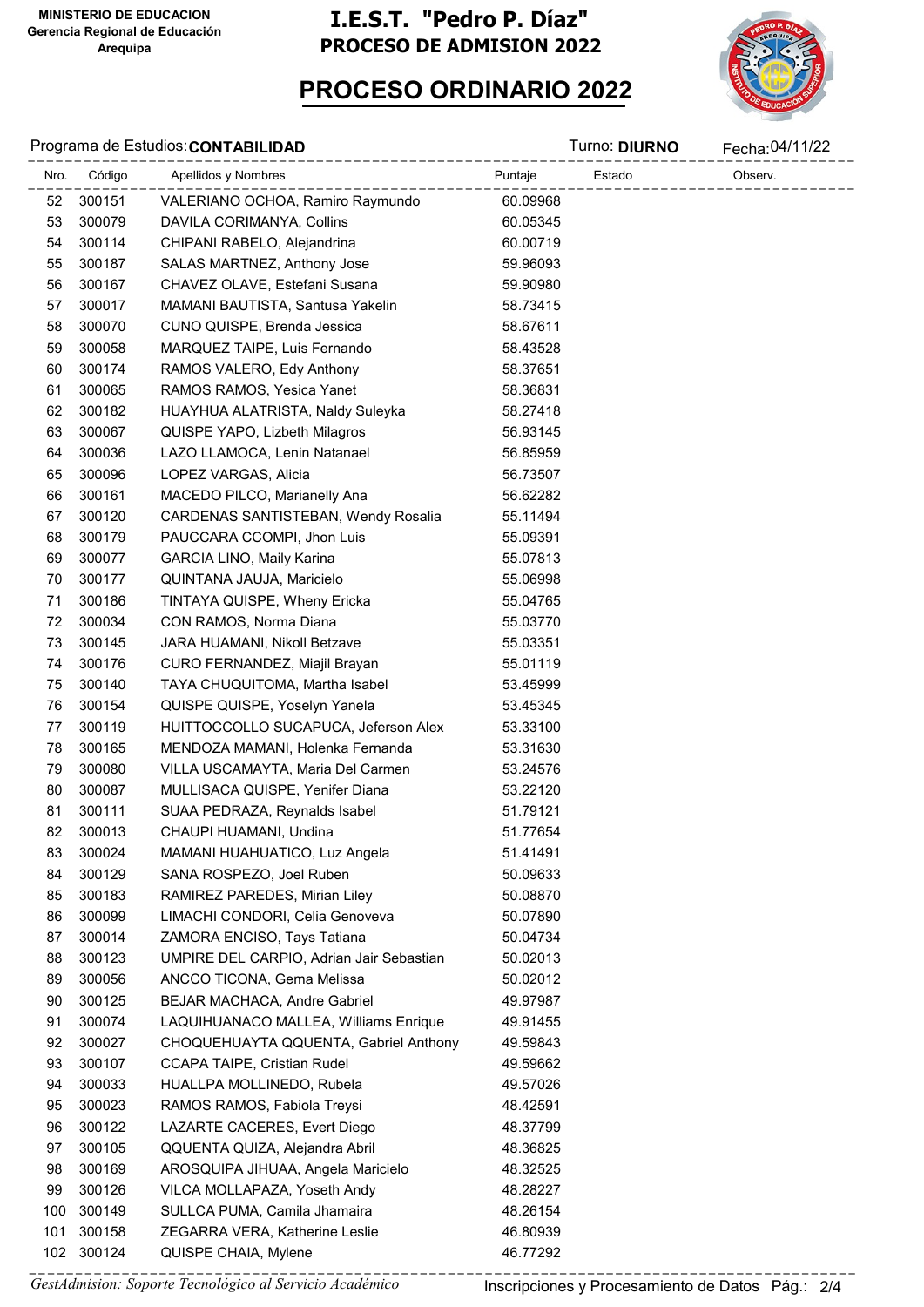

## PROCESO ORDINARIO 2022

#### Programa de Estudios:CONTABILIDAD de antico de contra a constantin de contra a constantin de contra a constantin<br>Districts de la proponation de la proponation de la proponation de la proponation de la proponation de la pro

|     |            | Nro. Código Apellidos y Nombres<br>______________ | Puntaje  | Observ.<br>.<br>————————— |
|-----|------------|---------------------------------------------------|----------|---------------------------|
|     | 103 300057 | AGUILAR CALLO, Fernanda Isabel                    | 46.76315 |                           |
|     | 104 300180 | CHACON ALCCACCAHUA, Mary Beatriz                  | 46.72341 |                           |
|     | 105 300044 | PUMA APAZA, Lizbeth Ruby                          | 46.65317 |                           |
|     | 106 300072 | <b>BUSTIOS HUANCA, Guillermo Javier</b>           | 45.95286 |                           |
|     | 107 300005 | QUISPE CHURA, Yhoel Sebesthen                     | 45.88104 |                           |
|     | 108 300030 | SOCLLE HUAMANI, Jose Edgar                        | 45.77387 |                           |
|     | 109 300055 | AGUILAR ZEA, Mia Mariluz                          | 45.15311 |                           |
|     | 110 300112 | NINA SANCHO, Yessenia Aracely                     | 45.10362 |                           |
|     | 111 300116 | YAURI PERCA, Zilery Juana                         | 45.08619 |                           |
|     | 112 300133 | AMANQUI BUSTINCIO, Lisbeth Maryori                | 44.99861 |                           |
|     | 113 300095 | CARCAUSTO AMANQUI, Axel Enmanuel                  | 43.42505 |                           |
|     | 114 300118 | CHOQUETICO CASAZOLA, Maite Narda                  | 41.83738 |                           |
|     | 115 300090 | APAZA ARHUIRE, Gaby Yuliza                        | 41.77858 |                           |
|     | 116 300062 | ANGULO HEREDIA, Frank Jose                        | 41.72741 |                           |
|     | 117 300173 | QUENALLATA INOFUENTE, Grace Livia                 | 41.70676 |                           |
|     | 118 300164 | LOPINTA CHULLO, Noemi                             | 41.67629 |                           |
|     | 119 300109 | VARGAS CHUQUIHUAYTA, Maria Fernanda               | 41.65886 |                           |
|     | 120 300021 | APAZA PEREZ, David Christian Oliver               | 41.62839 |                           |
| 121 | 300139     | PINTO TICONA, Ferlizeth Maruska                   | 40.09840 |                           |
|     | 122 300168 | ATIQUIPA COA, Rubi Melina                         | 40.04888 |                           |
|     | 123 300148 | CERVANTES VILCA, Luzgarda Paulina                 | 38.48511 |                           |
|     | 124 300160 | FERNANDEZ ALVAREZ, Max Denis                      | 38.46607 |                           |
| 125 | 300069     | FLORES QUISPE, Rosali Rosmery                     | 38.43237 |                           |
|     | 126 300155 | MITMA RAMOS, Luis Adolfo                          | 38.36867 |                           |
|     | 127 300134 | VALDIVIA SUPANTA, Luis Alfredo                    | 38.34800 |                           |
|     | 128 300135 | SONCCO LUQUE, Ariana Nicolle                      | 38.34470 |                           |
| 129 | 300029     | CENCIA BERRIOS, Iclasarey                         | 38.34147 |                           |
|     | 130 300035 | CASTILLO PINO, Pablo Jhojan                       | 36.75378 |                           |
| 131 | 300108     | ALVAREZ ESCALANTE, Sthip Arnold                   | 36.71713 |                           |
|     | 132 300047 | ARONCCACYA ZEBALLOS, Ruth Mery                    | 36.70638 |                           |
|     | 133 300106 | VILCA HUARCAYA, Allison Nikole                    | 35.14216 |                           |
|     | 134 300130 | APAZA PACORI, Wuyni Rosmery                       | 35.09101 |                           |
| 135 | 300147     | LAYME HUAYHUA, Florencia                          | 35.07683 |                           |
| 136 | 300162     | CONDORIMAY HUAYHUA, Flor Yessica                  | 35.07358 |                           |
| 137 | 300137     | PULCHA LARICO, Alejandro                          | 35.05291 |                           |
| 138 | 300184     | ALVAREZ RAMIREZ, Erika Lizbeth                    | 35.04473 |                           |
| 139 | 300085     | TALAVERA CULLAR, Fabricio Miguel                  | 34.93540 |                           |
| 140 | 300141     | VENTURA VARGAS, Xiomara Cristina                  | 33.44288 |                           |
| 141 | 300009     | CARPIO CHOQUE, Dirly Nicole                       | 33.39825 |                           |
|     | 142 300128 | ANCCASI NINASIVINCHA, Cinthia                     | 33.39824 |                           |
| 143 | 300059     | NAVENTA CORAHUA, Naidy Catalina                   | 33.39664 |                           |
| 144 | 300098     | PARQUI SANCHEZ, Iveth Katherine                   | 33.39504 |                           |
| 145 | 300136     | PUMA ARQUE, Katia Elizabet                        | 33.37108 |                           |
| 146 | 300110     | VILLAGRA CHIPANA, Edyn Soledad                    | 33.04162 |                           |
| 147 | 300073     | CALAPUJA TURPO, Lizeth Leidy                      | 31.75947 |                           |
| 148 | 300166     | GAMERO LIMA, Diana Isabel                         | 31.69739 |                           |
| 149 | 300143     | SUNI FALCON, Kevin Roberto                        | 30.08574 |                           |
| 150 | 300061     | SILVA QUIBAJO, Jonathan Elmer                     | 29.39433 |                           |
| 151 | 300093     | DE LA CRUZ CASTRO, Henri                          | 28.44857 |                           |
| 152 | 300071     | APAZA ARHUIRE, Mel Maiza                          | 28.39905 |                           |
|     | 153 300052 | FLOREZ HUAMAN, Reyna                              | 25.11864 |                           |